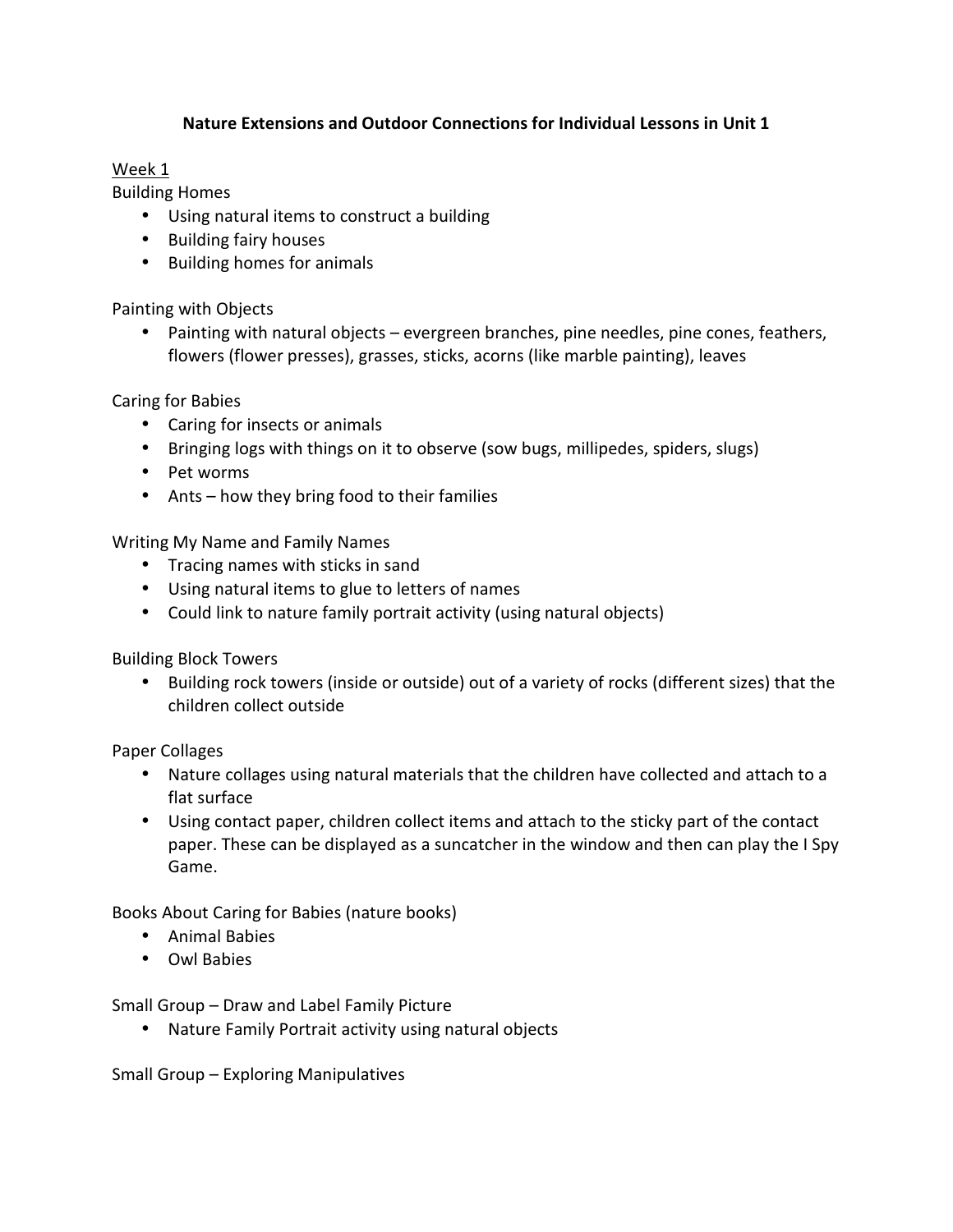• Adding natural materials to count and sort such as stones, acorns, sea glass, shells, pine cones, laminated leaves, sticks of varying sizes

#### Week 2

Paint Mixing

- Painting with mud
- Finding colors of plants and objects outside, then mixing the paint colors to match the natural object. Each new color can be in a baby food jar with the name on it for the children to use. Make a palette book with each of the new colors named from the natural object.

Paint Chip Matching

• Take the paint chips outside and match them with natural items outside. Then connect back to paint mixing

Small Groups – Who Lives with Me?

- Who lives outside? Explore different habitats and which animals live there.
- Listen for birds
- Look for animal signs (eaten acorns, scat, footprints)
- Think about what the animals eat to know where they might live
- Focus on insects in the meadow and under logs
- Focus on ducks and geese and living in the wetland areas
- Focus on squirrels and chipmunks in the woodlands

#### SWPL

- Replace Old MacDonald had a farm with other habitats and animals such as "Old MacDonald had a forest, meadow, pond" In the forest there lived some squirrels (chipmunks, snakes, birds, etc.). Children can make up what they say or how they move instead. In the meadow there lived some crickets (grasshoppers, butterflies, etc). In the pond there lived some ducks (geese, frogs, etc.).
- Head Thorax Abdomen Song to the tune of Head Shoulders Knees and Toes Head, Thorax, Abdomen, Abdomen (repeat). Two eyes, six legs, two antennae, and sometimes wings. Head, Thorax Abdomen, Abdomen.

## Week 3

Watercolor Paintings and Small Group - Pen and Watercolor Outdoor Illustrations

- Plein air painting where artists take their easels outside and paint the scenery, trees, flowers, habitats – maybe find a video of them to watch
- Set up flowers in vases inside to paint
- Use natural objects for colors such as berries
- Start a nature journal

Reading Aloud to Dolls and Stuffed Animals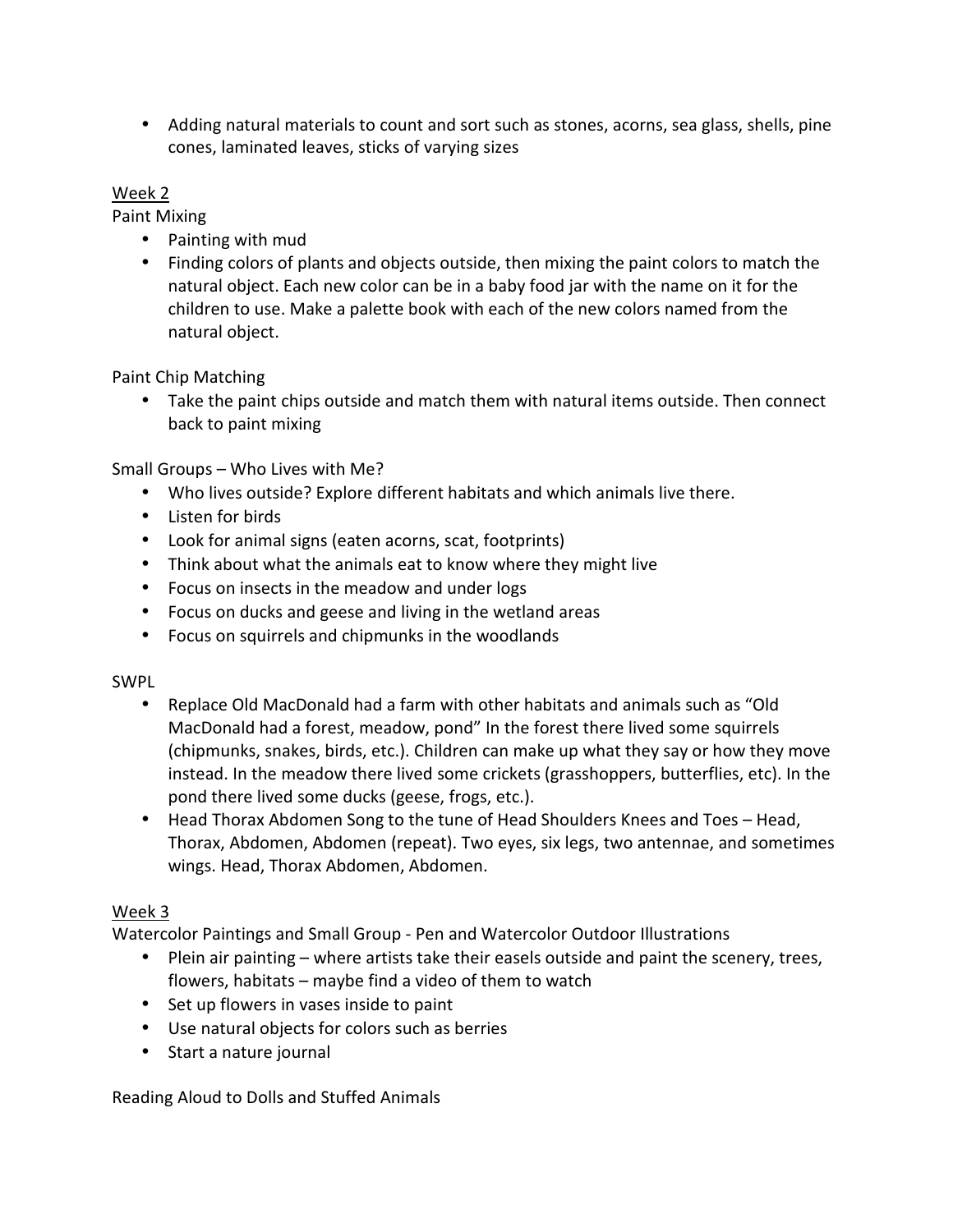• Do this outside

Small Group – Exploring Fasteners

• Go outside and find burdock (inspiration for the invention of Velcro).

Let's Find Out About It: Masks

• Make animal masks – are there animals that might fit the different emotions?

# Week 4

Collaborative Collage

• Using nature items to create a collage

Building Home/Buildings with Windows

• Add natural materials to the block area

Small Groups – Rhyming Word Cards and SWPL

• Song – Oh A Gathering We Will Go to the tune of Oh A Hunting We Will Go – "Oh a gathering we will go (repeat), we'll catch a frog and put him in a log, and then we will let him go". The children decide what they want to catch and then come up with a rhyming word for where to put it (e.g. snake/cake, bee/tree, fish/dish or kiss, etc.). Great song to sing when outside catching insects with nets.

Let's Find Out About It: How People Get Around

- Migration how animals move when the weather changes. Ducks and geese migrate when it gets cold because the open water where they find food freezes.
- Other animals migrate because they can't find food, such as some birds and Monarch butterflies

Unit 1 – Nature Connections to Some of the Books

## *Sometimes I'm Bombaloo* and *Crybaby*

- Sit Spots Children choose a place to sit outside (next to a tree or other naturally appealing object. They can spend 5 minutes or so in their spot (by themselves) and observe what is going on around them. They can also draw or write in a journal. They should be able to visit this spot often throughout the year and notice the differences in the seasons.
- Sound Mapping This is a journal activity that the children can do during their sit spots. They have a sheet of paper and mark an X in the middle where they are sitting. Then they draw the sounds that they hear around them using symbols to represent the sounds.

## *Hello, Goodbye Window*

• Drawing a map of where the children live